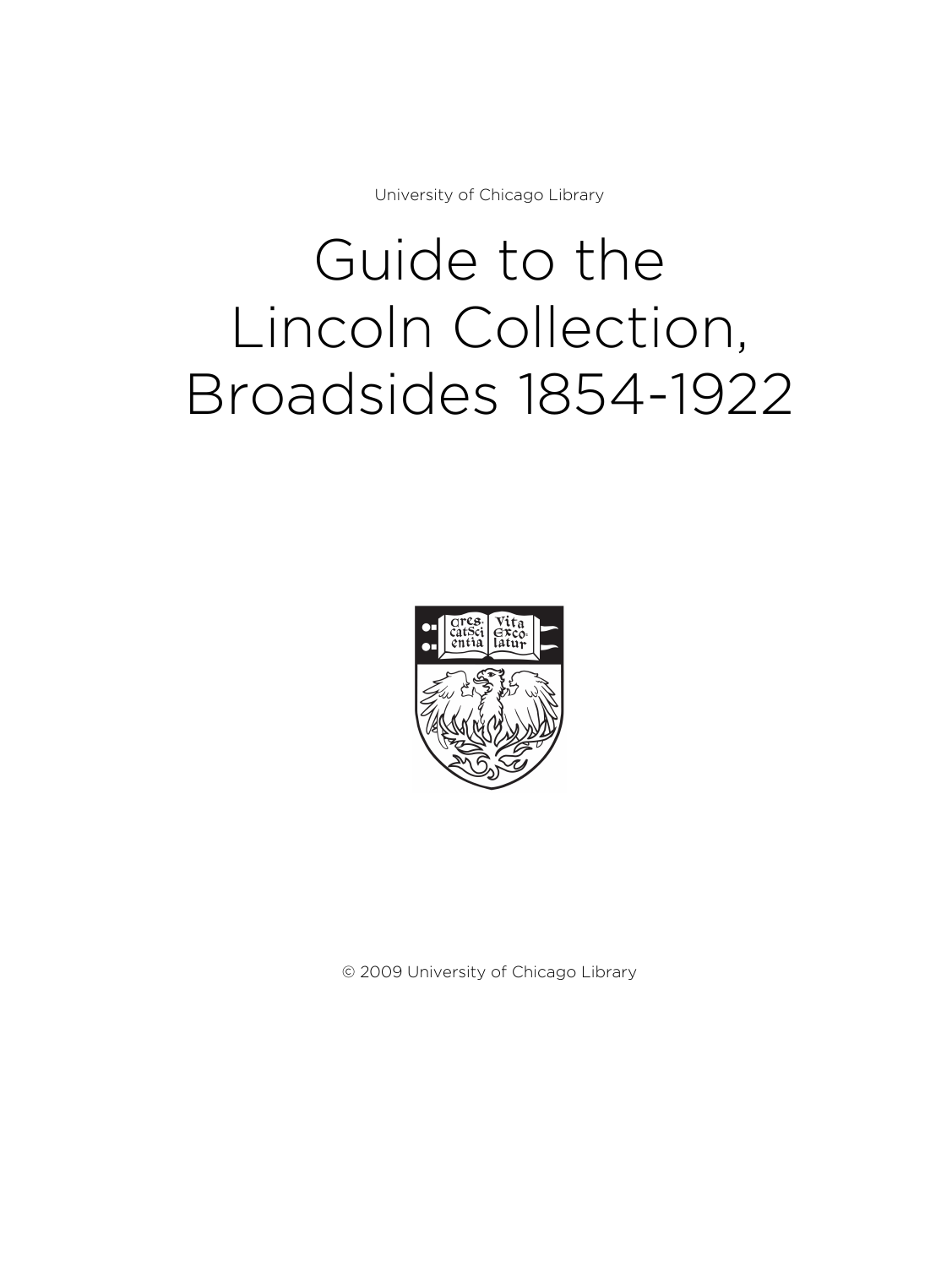# **Table of Contents**

| Descriptive Summary           | 3  |
|-------------------------------|----|
| Information on Use            | 3  |
| Access                        | 3  |
| Citation                      | 3  |
| <b>Biographical Note</b>      | 3  |
| Scope Note                    |    |
| <b>Related Resources</b>      | 5  |
| Subject Headings              | 5  |
| <b>INVENTORY</b>              | 5  |
| Series I: Broadsides          |    |
| Subseries 1: Election of 1860 | 5  |
| Subseries 2: Pre-Civil War    | 5  |
| Subseries 3: Civil War        | 6  |
| Subseries 4: Election of 1864 |    |
| Subseries 5: Post Civil War   |    |
| Subseries 6: General          | 8  |
| Series II: Oversize           | 9  |
| Subseries 1: Election of 1860 | 9  |
| Subseries 2: Pre-Civil War    | 9  |
| Subseries 3: Civil War        | 9  |
| Subseries 4: Election of 1864 | 10 |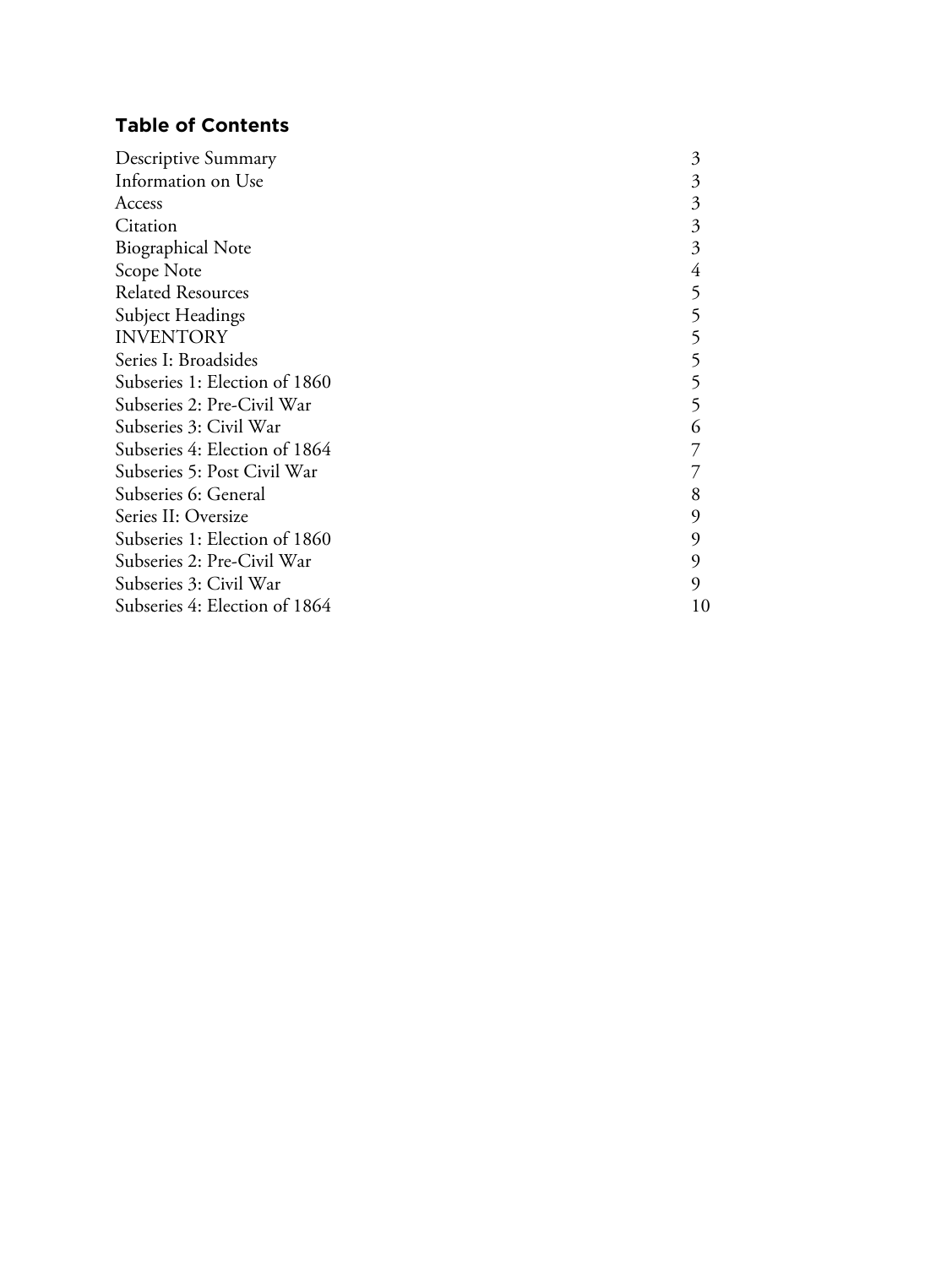## **Descriptive Summary**

| <b>Identifier</b> | <b>ICU.SPCL.LINCOLNBROADSIDES</b>                                                                                                                                                                                                                                                                                                                                                                                                                                                                                                                  |
|-------------------|----------------------------------------------------------------------------------------------------------------------------------------------------------------------------------------------------------------------------------------------------------------------------------------------------------------------------------------------------------------------------------------------------------------------------------------------------------------------------------------------------------------------------------------------------|
| <b>Title</b>      | Lincoln Collection. Broadsides                                                                                                                                                                                                                                                                                                                                                                                                                                                                                                                     |
| Date              | 1854-1922                                                                                                                                                                                                                                                                                                                                                                                                                                                                                                                                          |
| <b>Size</b>       | 6 linear feet (2 boxes)                                                                                                                                                                                                                                                                                                                                                                                                                                                                                                                            |
| <b>Repository</b> | Special Collections Research Center<br>University of Chicago Library<br>1100 East 57th Street<br>Chicago, Illinois 60637 U.S.A.                                                                                                                                                                                                                                                                                                                                                                                                                    |
| <b>Abstract</b>   | This collection is made up of broadsides compiled by William E. Barton.<br>A pastor in Oak Park, Illinois, Baron published and lectured on Lincoln<br>extensively. He also maintained connections with fellow Lincoln experts and<br>carried out multiple research projects that delved into the many different<br>facets of Lincoln's life, times and family history. The Broadsides section of<br>the William E. Barton Collection of Lincolniana contains materials relating<br>to the social and political atmosphere of the Civil War period. |

# **Information on Use**

## **Access**

The collection is open for research.

## **Citation**

When quoting material from this collection, the preferred citation is: Lincoln Collection. Broadsides, [Box #, Folder #], Special Collections Research Center, University of Chicago Library

## **Biographical Note**

Rev. William Eleazar Barton (1861-1930) The Rev. William Eleazar Barton (1861-1930) was one of the early twentieth century's most prominent writers and lecturers on the life of Abraham Lincoln. Born in Sublette, Illinois, in the same year Lincoln assumed the presidency, Barton grew up in an environment heavily influenced by reverence for Lincoln. After pursuing undergraduate studies at Berea College in Kentucky, Barton earned his divinity degree from the Oberlin Theological Seminary in 1890. He served parishes in Tennessee, Ohio, and Massachusetts before becoming the pastor of the First Congregational Church of Oak Park, Illinois, a position he held until his retirement in 1924. Four years later, Barton accepted an appointment as lecturer at Vanderbilt University, Nashville, Tennessee, where he also organized and served as pastor of the Collegeside Congregational Church.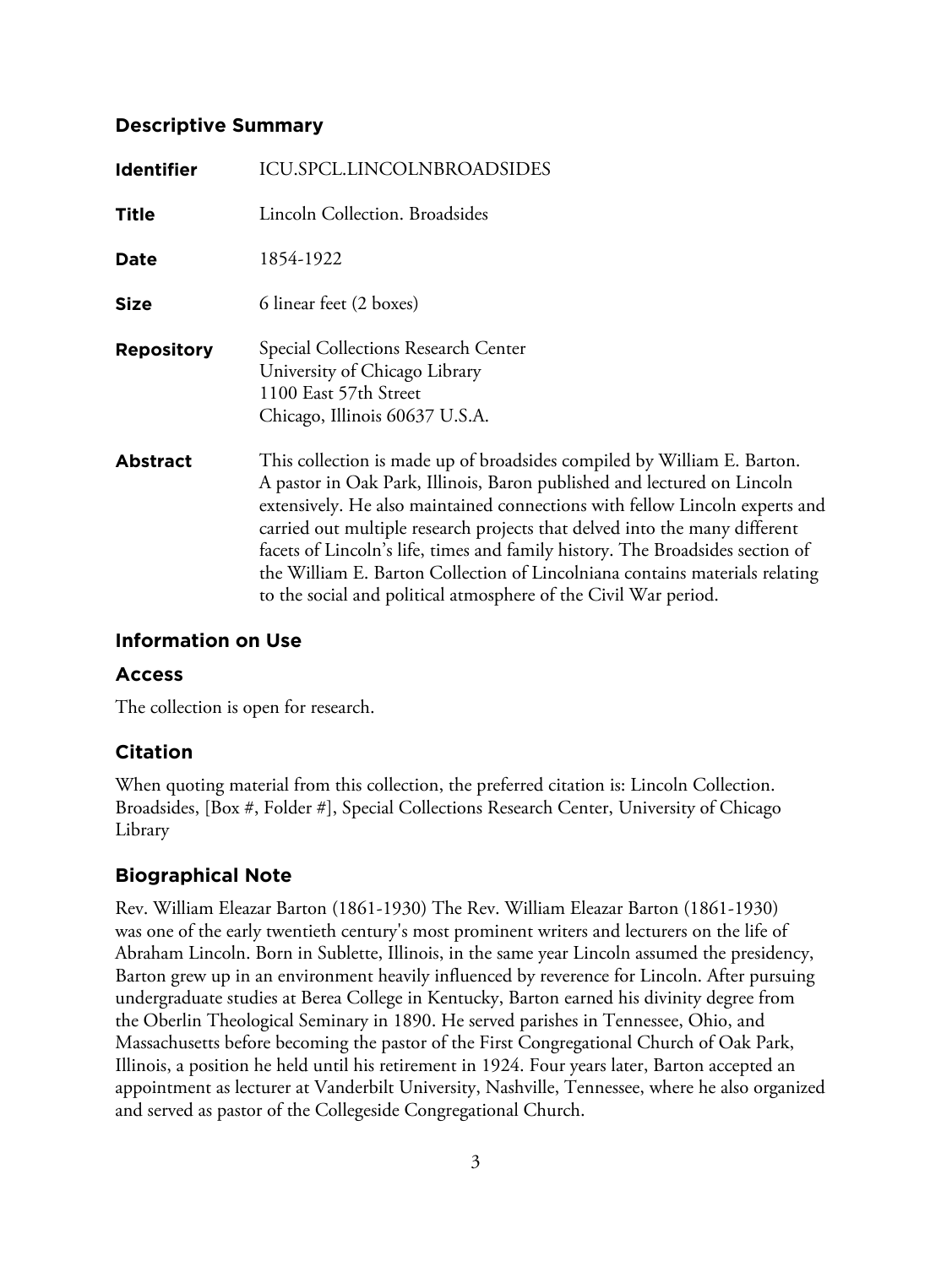Barton's work as a writer produced a number of denominational manuals for church organization and a series of books presenting the wisdom and parables of a character he named Safed the Sage. For the last ten years of his life, however, Barton was best known to the public as a prolific author and lecturer on Abraham Lincoln. His publications about Lincoln included The Soul of Abraham Lincoln (1920), The Paternity of Abraham Lincoln (1920), The Life of Abraham Lincoln (1925), The Great and Good Man (1927), The Women Lincoln Loved (1927), and The Lincoln of the Biographers (1930).

In the course of compiling material for his writings and talks, Barton visited Lincoln sites in Kentucky, Indiana, and Illinois; interviewed surviving Lincoln relatives and acquaintances; and traveled as far as California and England to collect information and conduct genealogical research on the ancestry of the Lincoln family. While acquiring a large collection of books, periodicals, pamphlets, manuscripts, and ephemera related to Lincoln and the Civil War era, Barton also purchased privately or at auction historical materials amassed by other Lincoln collectors such as John E. Burton and Osborn H. Oldroyd.

## **Scope Note**

This collection is made up of broadsides compiled by William E. Barton. A pastor in Oak Park, Illinois, Baron published and lectured on Lincoln extensively. He also maintained connections with fellow Lincoln experts and carried out multiple research projects that delved into the many different facets of Lincoln's life, times and family history.

The materials housed in this collection are political and propaganda broadsides from the mid nineteenth century. This collection is organized into two series: Series I: Broadsides and Series II: Oversized. This collection has been organized in consideration of the size of materials and aimed to make the collection readily accessible to researchers. The first five subseries of Series I are mirrored in Series II.

Series I is arranged into six subseries. Subseries 1, Election of 1860, consists of broadsides from this election year. The majority of these materials serve as propaganda for the respective parties. Subseries 2, Pre-Civil War, contains circulated broadsides alluding to the social and political atmosphere of the pre-war period. Subseries 3, Civil War, contains documentation and proclamations made by statesmen and army generals which were circulated throughout the states. Subseries 4, Election of 1864, contains broadsides of the ballots and platforms of the two parties in this election. Subseries 5, Post Civil War, contains memorial materials such as posters, ribbons, and speeches commemorating Lincoln's life and his martyrdom. Also housed under this subseries are materials associated with Lincoln's death, for example, the playbill and advertisement of the performance at the Ford Theatre at which he was assassinated. Subseries 6, General, contains advertisements and leaves from texts associated with Lincoln's life which were published after his death.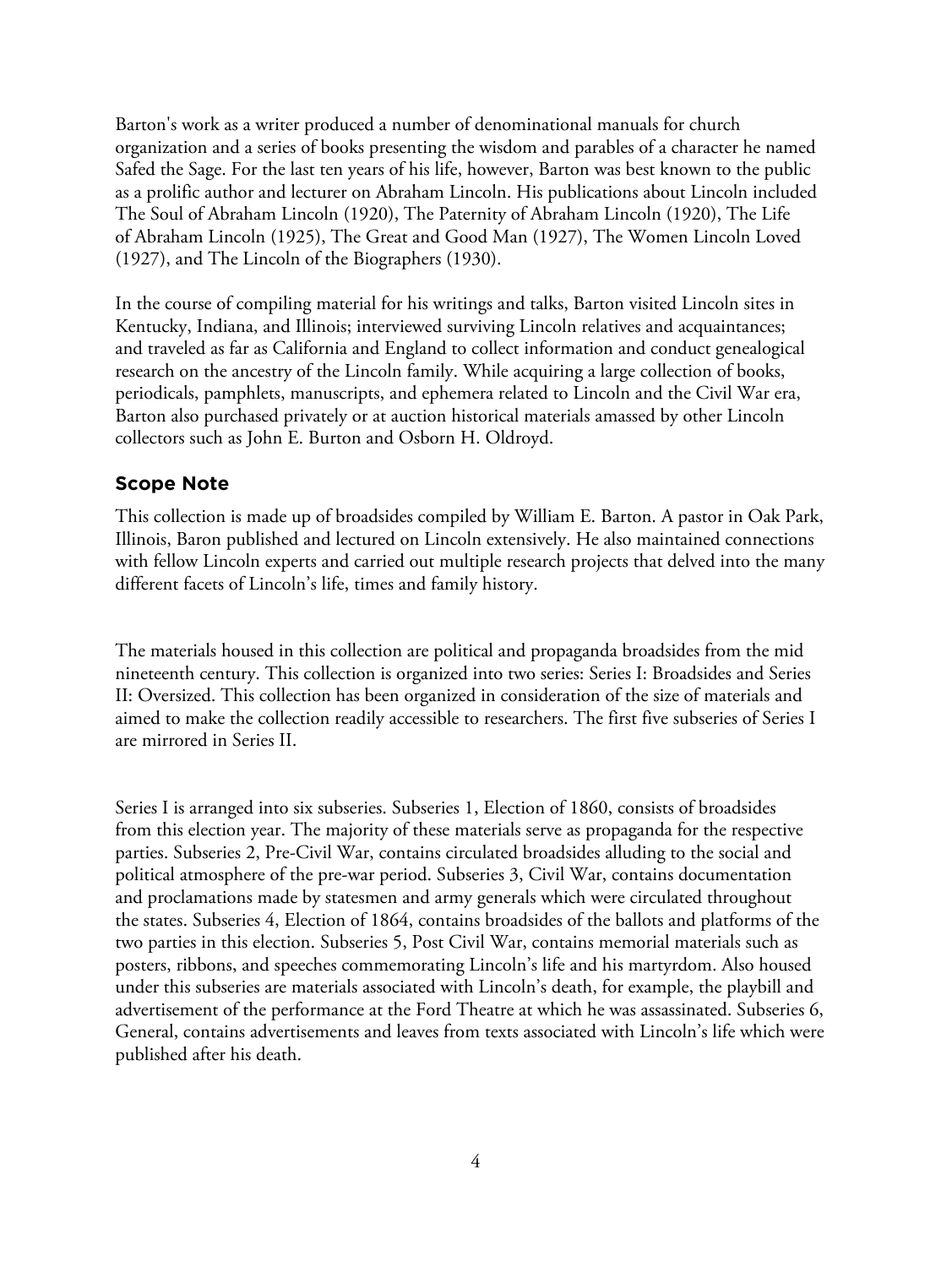Series II contains oversized materials and is organized into five subseries that mirror the organization of Series I.

# **Related Resources**

The following related resources are located in the Department of Special Collections:

http://www.lib.uchicago.edu/e/spcl/select.html

# **Subject Headings**

- Barton, William Eleazar, 1861-1930
- Lincoln, Abraham, 1809-1865
- •
- Collectors and collecting -- United States
- •
- United States History Civil War, 1861-1865

# **INVENTORY**

# **Series I: Broadsides**

This series contains political broadsides from the mid nineteenth century to the post Civil War period.

# **Subseries 1: Election of 1860**

## **Box 1**

## **Folder 1**

Print: A. Lincoln and H. Hamlin, "Free Territory for a Free People", and Democratic Ticket, For President: John C. Breckinridge of Kentucky, For Vice President: Joseph Lane of Oregon, 1860

## **Box 1**

## **Folder 2**

Miscellaneous fragments, "The Abraham Lincoln Log Cabin", Fragments of portrait with Mrs. Lincoln and Robert Todd Lincoln, three unknown fragmentary materials, undated

## **Box 1**

## **Folder 3**

Fragments from Chas. Magnus print, "Birds Eye View of Sixth St. Wharf, Washington, D.C.," undated

## **Subseries 2: Pre-Civil War**

**Box 1 Folder 4** Call for a Northern Convention, 1857 **Box 1 Folder 5**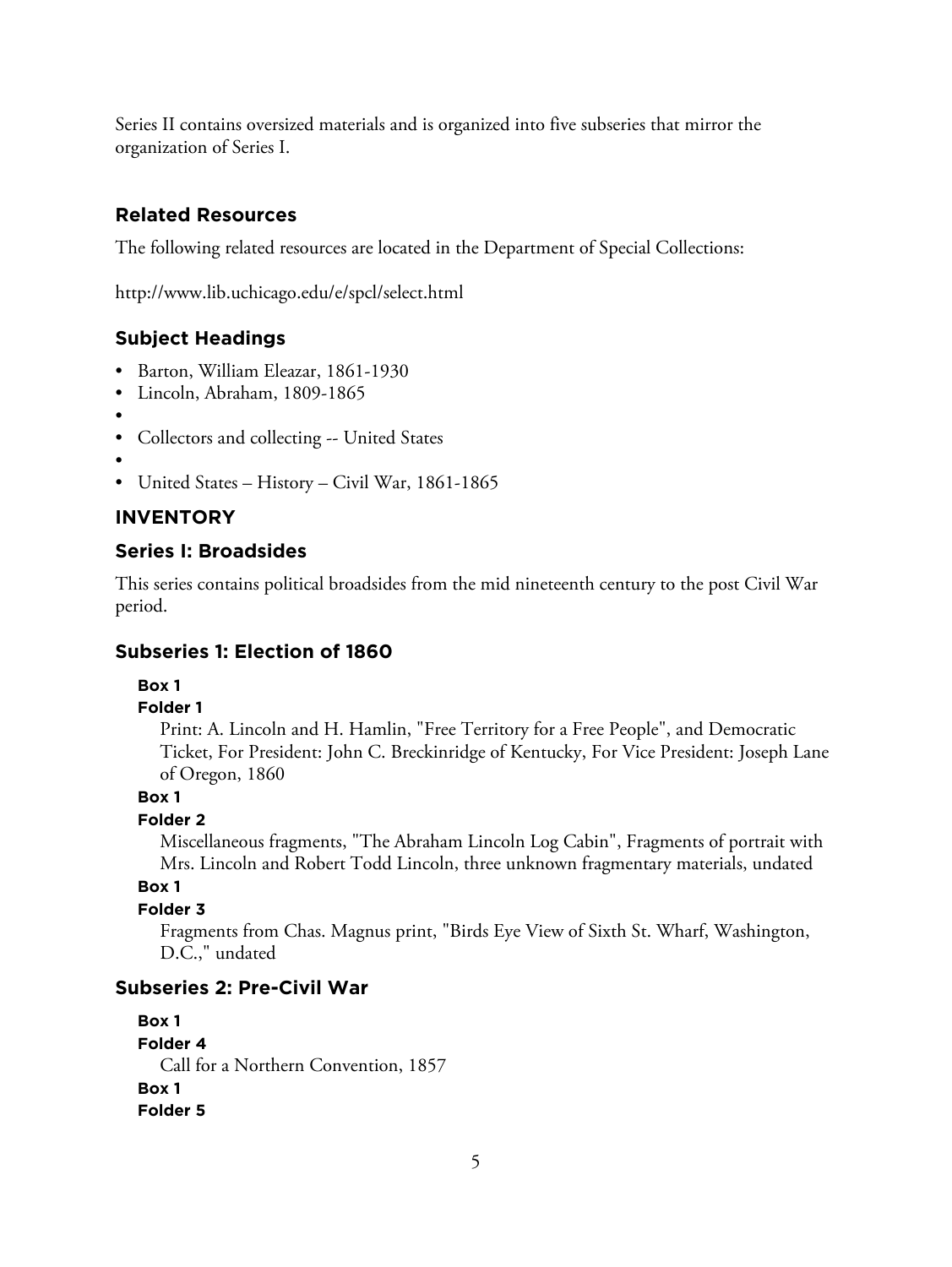Broadsides: "The Campaign Acrostic of the Alphabet" and "Estate Sale: 101 Prime Negroes, by Alonzo White", 1854

## **Subseries 3: Civil War**

## **Box 1**

#### **Folder 6**

Broadside: Who is Responsible for the War? Who Accountable for its Horrors and Desolations?, 1861

## **Box 1**

# **Folder 7**

Broadside: Is the War a Failure?, undated

#### **Box 1**

#### **Folder 8**

The Polyrama of the Rebellion, undated

## **Box 1**

## **Folder 9**

"Rebel Terms of Peace!", undated

## **Box 1**

## **Folder 10**

The Two Roads to Peace, 1864

## **Box 1**

## **Folder 11**

By the President, Abraham Lincoln, A Proclamation closing certain ports, 1865

## **Box 1**

## **Folder 12**

Message from the President of the United States, Abraham Lincoln, recommending a vote of thanks from Congress for Captain Louis M. Goldsborough's services and gallantry displayed in the attack of Roanoke Island; and excerpt from book on soldier voting laws in Rhode Island, Connecticut, New York, New Jersey, Pennsylvania, Delaware, and Ohio, 1862

#### **Box 1**

#### **Folder 13**

The President to Gen. McClellen, 1862

## **Box 1**

## **Folder 14**

Proclamation by Brig. Gen. W.H. Emory, 1863

#### **Box 1**

## **Folder 15**

An Address to the People of the Free States by the President of the Southern Confederacy, Jefferson Davis, 1863

## **Box 1**

## **Folder 16**

Memorandum No. 57, Paymaster General's Office, concurrence of the Attorney General with Treasury office that African American soldiers are to be treated as freemen in all cases, 1865

#### **Box 1**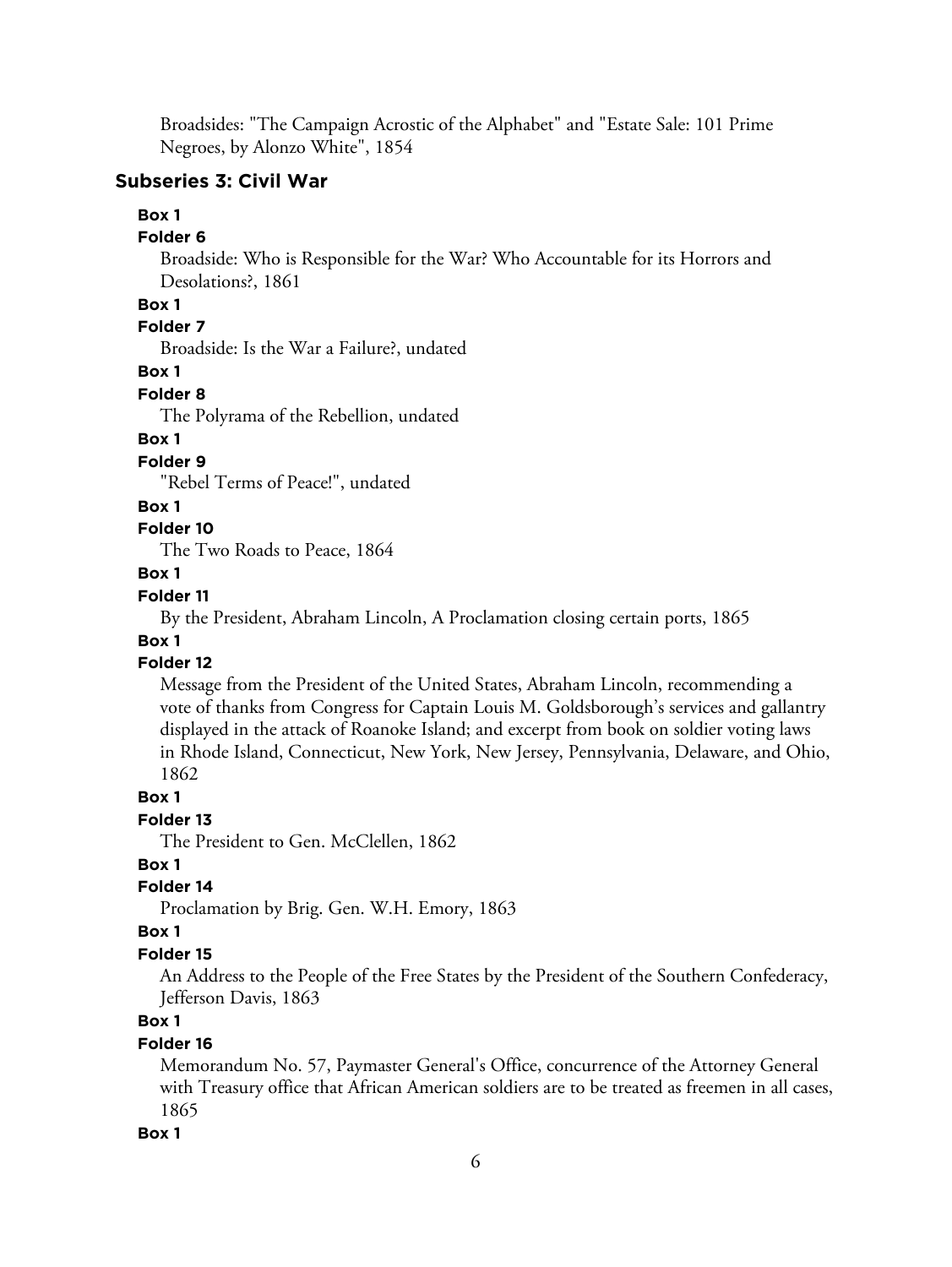#### **Folder 17**

Circular. Headquarters, Department of the Gulf, Office of the Sequestrations Commission, 1863; Circulars from Headquarters by Maj. Gen. George B. McClellan: Army of the Potomac, Camp near Harrison's Landing, Va., 1862; Army of the Potomac, Fairfax Court House, Va., 1862; Circular from Headquarters by Maj. Gen. Comm. N.P. Banks, Department of the Gulf, New Orleans, 1863

#### **Box 1**

#### **Folder 18**

Army Relief Bazaar Buildings, Academy Park, Albany, N.Y., 1864

#### **Subseries 4: Election of 1864**

#### **Box 1**

#### **Folder 19**

President Lincoln and General Grant on Peace and War, 1864

## **Box 1**

## **Folder 20**

The Platforms, Baltimore and Chicago, 1864; The Real Chicago Platform, As Expounded by the Democratic Orators at Chicago, 1864

## **Box 1**

#### **Folder 21**

Ohio Union Presidential Ticket, (written in German), 1864; National Union Ticket for President, undated

#### **Subseries 5: Post Civil War**

#### **Box 1**

#### **Folder 22**

Died, near the south-side rail road, The Southern Confederacy, satire on South's defeat, (two copies), undated

#### **Box 1**

## **Folder 23**

Playbill and broadsides from the night Lincoln was assassinated: The Shuber-Garrick Playbill, "She Walked in Her Sleep"; broadside, President and Mrs. Lincoln attend Theatrical Performance -- for the last time; photograph of broadside, Ford's Theatre, This evening the Performance will be Honored with the presence of President Lincoln, undated

#### **Box 1**

#### **Folder 24**

Nation Morning Lincoln death: General Orders No. 3, Headquarters District of Alexandria, and 9th Army Corp. and General Orders No. 14, Headquarters Northern Division of Louisiana, 1865

## **Box 1**

## **Folder 25**

Proclamation by the Governor, Algernon S. Paddock, (Mourning Lincoln's death); Treasury Department Notification, 1865

#### **Box 1**

#### **Folder 26**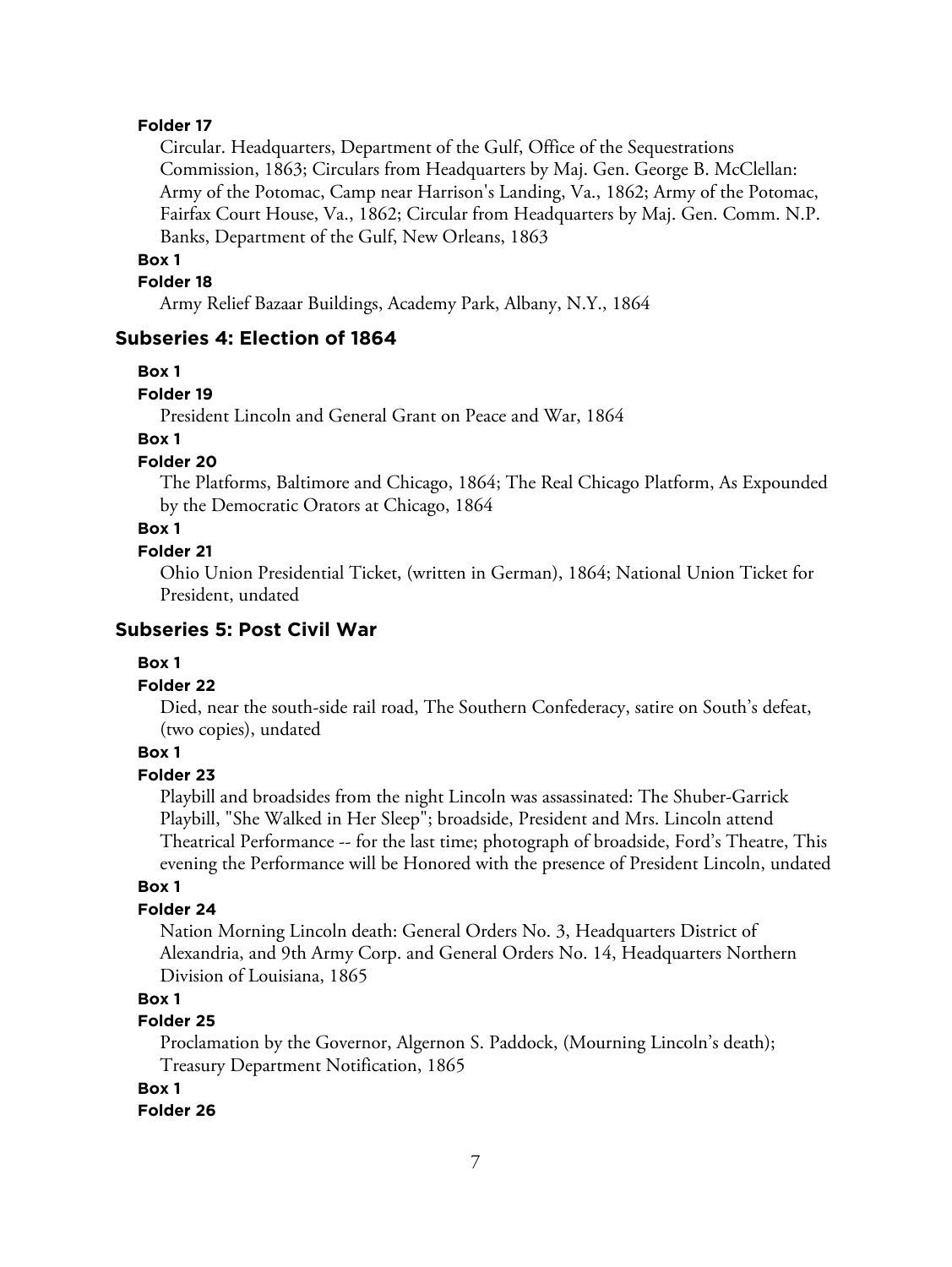Funerary Memoranda: To the Memory of Abraham Lincoln; In Memory of Abraham Lincoln; The Home & Tomb of President Lincoln, undated

## **Box 1**

## **Folder 27**

Order of service bulletins: Funeral Service in the City Hall, Portland; Memorial Services, City of Boston; Burial of Abraham Lincoln, Town Hall, Foxboro, 1865

## **Box 1**

## **Folder 28**

Obsequies of President Lincoln, order of funeral procession, (two copies); Headquarters Department of the East: Funeral services of Abraham Lincoln, 1865

#### **Box 1**

## **Folder 29**

Funeral commemoration ribbons of Abraham Lincoln: "We Mourn

• A Father Slain", "The Late Lamented President Lincoln", "The Martyr President", undated

## **Box 1**

## **Folder 30**

Emancipation Proclamation ribbon, post Lincoln assassination in support of the Emancipation Proclamation, undated

#### **Box 1**

## **Folder 31**

Stamps, 1865

#### **Box 1**

#### **Folder 32**

Lincoln monument: Certification of Mary E. Sterner's contribution and membership of The Lincoln Monument Association, 1865; "National Lincoln Monument, Springfield, Illinois", 1869; 67th Congress, 2nd Session: H.J. Res. 127, Joint Resolution to erect the statue of Abraham Lincoln upon its original site, and S. Res. 291, Resolution accepting the invitation to attend the ceremonies at the dedication of the Lincoln Memorial, 1922

## **Box 1**

#### **Folder 33**

Fremont Ticket, (four copies), undated

#### **Box 1**

#### **Folder 34**

By the President of the United States of America, Andrew Johnson; A Proclamation removing all restrictions on trade, by admitting articles hitherto declared contraband of war, 1865

## **Box 1**

## **Folder 35**

Journal, Extra, The Atlantic Telegraph, 1858

# **Box 1**

#### **Folder 36**

U.S. Senate, Impeachment of the President, ticket, (three copies), 1868

## **Subseries 6: General**

#### **Box 1**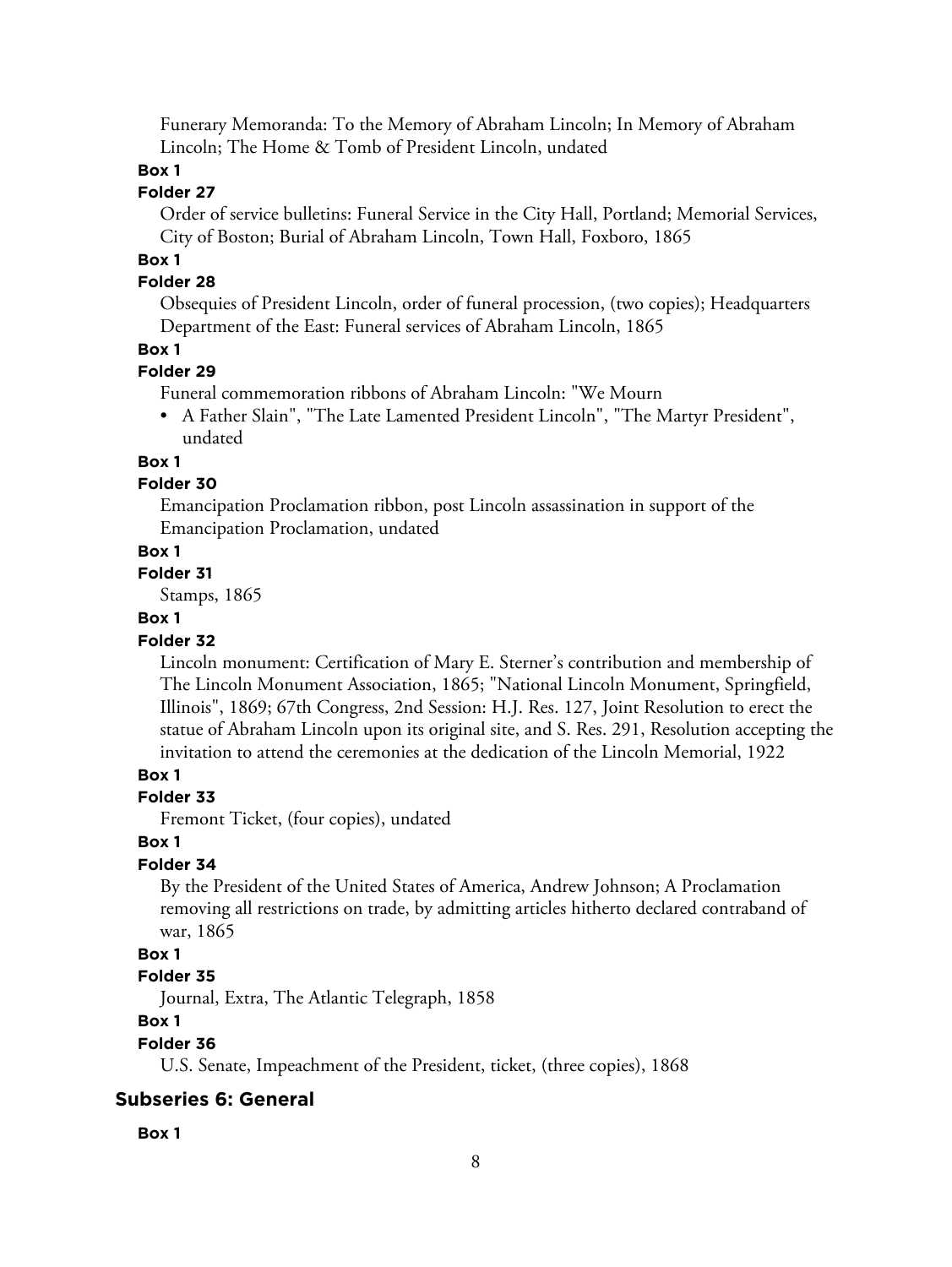#### **Folder 37**

Book description and press critique of "The Great National Work, Lincoln & Slavery". The History of Abraham Lincoln and the Overthrow of Slavery; Theatre Ticket, Madison Square Theatre: Walt Whitman on Abraham Lincoln, undated

**Box 1**

**Folder 38**

"The Original Lincoln Log Cabin" and "The Bibliographer", undated

## **Series II: Oversize**

This series contains oversized political broadsides from the mid nineteenth century to the post Civil War period.

#### **Subseries 1: Election of 1860**

**Box 2**

**Folder 1**

Kentucky Campaign -- Extra. Great Combined Circus and Menagerie, undated

**Box 2**

**Folder 2**

Roll of the Republican National Convention, May 16, 1860

## **Subseries 2: Pre-Civil War**

## **Box 2**

#### **Folder 3**

Broadside: "Some Account of some of the bloody deeds of General Jackson," undated

#### **Box 2**

#### **Folder 4**

Supplement to the Weekly Illinois State Journal, containing an address from President Buchanan, 1860

# **Box 2**

**Folder 5**

Charles Magnus, "Narrative of Kilpatrick's Cavalry Expedition," 1864

## **Subseries 3: Civil War**

#### **Box 2**

## **Folder 6**

"True Democracy!: Eloquent Extracts," 1863; A Call to Arms, 1864

# **Box 2**

# **Folder 7**

To Working Men, (two copies), 1864

#### **Box 2**

#### **Folder 8**

"Epitaph. Here lie the mutilated and disjointed remains of the noblest form of government," undated

## **Box 2**

**Folder 9**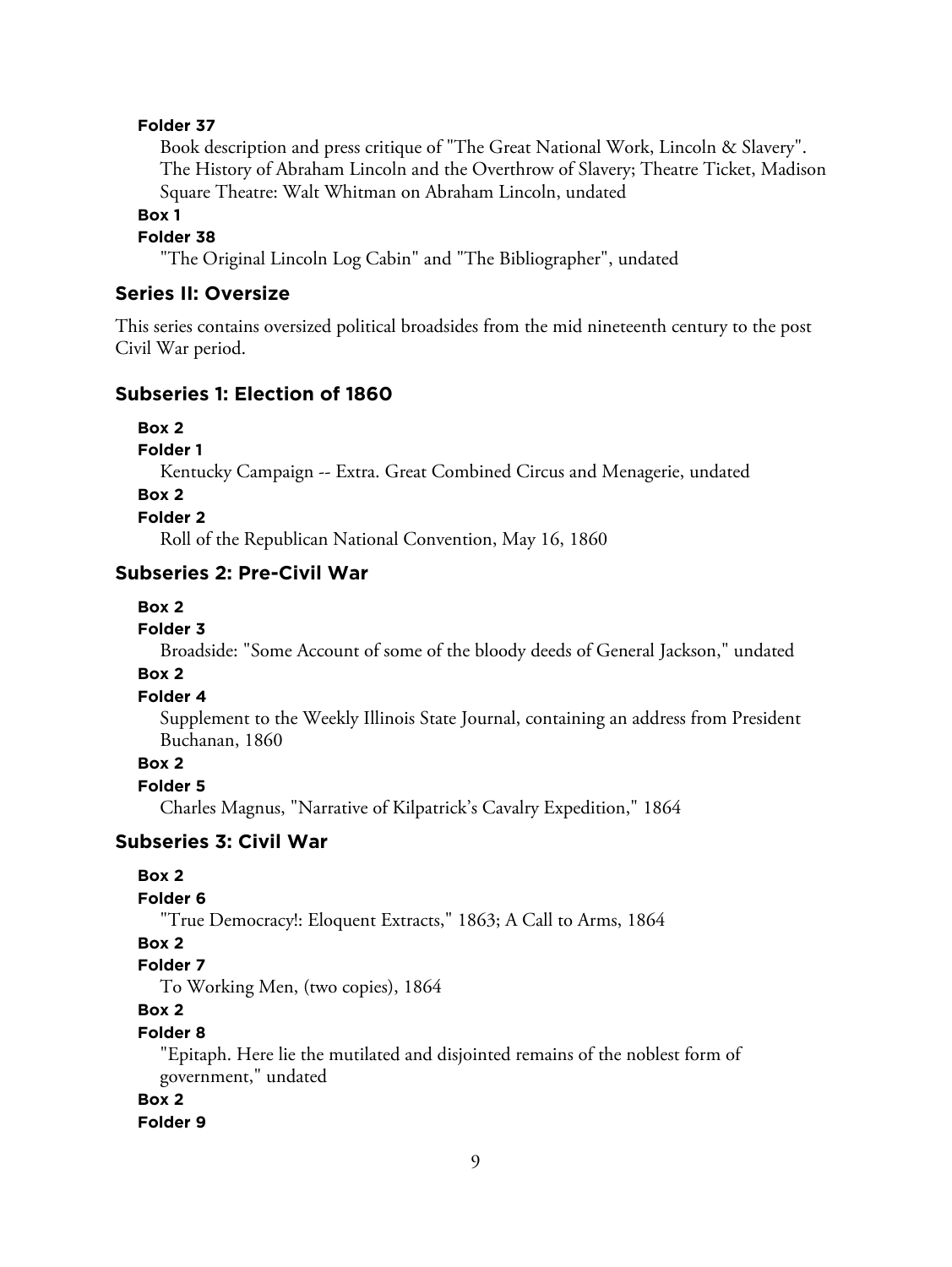"Union Broadside No. 2: What the Copperheads and their Southern Friends Say," undated

#### **Box 2**

#### **Folder 10**

"A Traitor's Peace (The Degrading Compromise): That the Northern Copperhead Leaders would force upon the country" (multiple copies), undated

# **Box 2**

## **Folder 11**

Lyric sheet for Obadiah Wheelock's "Our Country Redeemed!" 1865

## **Box 2**

#### **Folder 12**

Playbill for "The Libby Prison Minstrels," 1863

#### **Box 2**

#### **Folder 13**

Battles during the Great American Rebellion, 1861-1862

#### **Box 2**

## **Folder 14**

"Magnus' Historical War Map: One Hundred and Fifty Miles Around Richmond," undated

#### **Box 2**

#### **Folder 15**

"What the Administration has done: Map Showing Progress of the

• National Armies," undated

## **Box 2**

#### **Folder 16**

Copies of the Emancipation Proclamation (negative photostats), 1863; The Original Manuscript of President Lincoln's Proclamation,

• of July 25, 1862, undated; By the President, Abraham Lincoln: Emancipation Proclamation, undated

## **Box 2**

#### **Folder 17**

"Governor John Andrew: Governor of Massachusetts, A Proclamation," 1863

## **Box 2**

## **Folder 18**

"The Great Union Speech of Hon. Alexander Stephens," undated

## **Subseries 4: Election of 1864**

#### **Box 2**

## **Folder 19**

Broadside: "Elect Lincoln: Universal Anarchy, and Ultimate Ruin/Elect M'Clellan: In an Honorable, Permanent and Happy Peace", undated

• Subseries 5: Post-Civil War

## **Box 2**

#### **Folder 20**

President Lincoln's Farewell Address to His Neighbors: Springfield,

• Illinois, undated